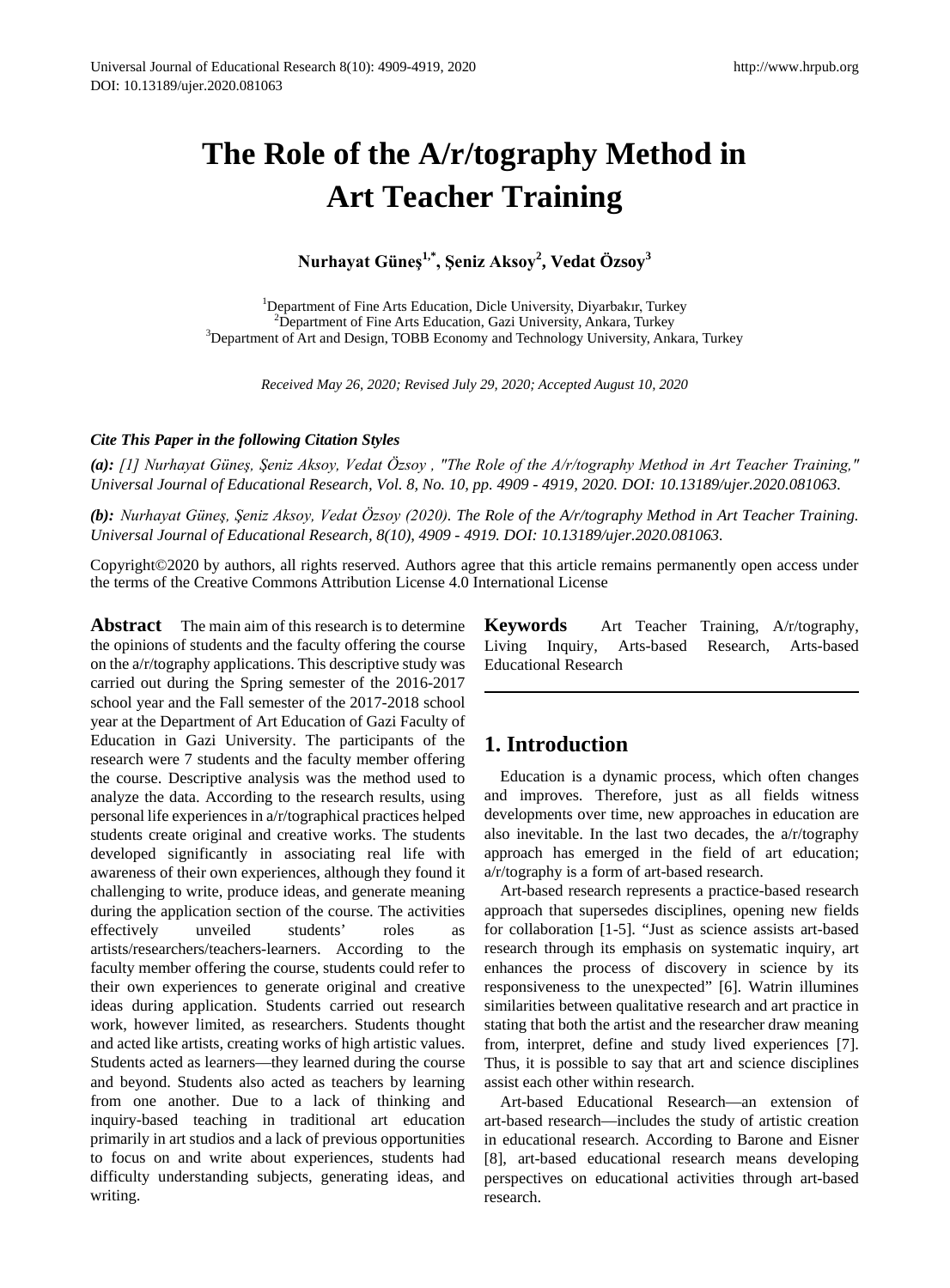A/r/tography, a methodology covering two concurrent<br>search practices—art application and research practices—art application and education—focuses on the process rather than the result. A/r/tografi is a pedagogical strategy as well as a methodological framework for research studies [9-17]. A/r/tography once took the form "*live(d) curricula"*, which Aoki [18] developed in the field of art education.

The term "a/r/tography" was derived by placing slash marks "/" between the initial letters of "artist, researcher and teacher" roles and annexing "graphia," which is the Greek word for writing. The term thus starts with  $a/r/t$ , associating it with the word "art," which is not a coincidence. In a/r/tography, research is inquiry-based, occurring within artist, researcher and teacher roles in conjunction with art and writing—in other words, textual and artistic processes.

A/r/tography intertwines artist, researcher, and teacher roles (as well as other possible roles, which appropriately include the *learner* role); these roles are paired with theoretical, practicable and creative knowledge to unveil deeper meanings, as opposed to facts, in time [11,19]. In essence, a/r/tography is a living practice, involving life writing and life-creating experiences nourished by the personal, political and professional aspects of one's life. A/r/tographers personally engage in the research, employing their artist, researcher, and/or teacher roles. They share their inquiries, practices and resulting understandings in the form of autobiographies, diaries, reflections, reflective writings, stories, comments and definitions [17].

A/r/tography has introduced six presentation concepts, namely: *contiguity, living inquiry, metaphor, metonymy, openings* and *reverberations*. However, these presentation concepts are not fixed characteristics or identifiers of a/r/tography; they are proposed theoretical fields formed through exploring the artistic forms of research, knowing and being developed by Springgay, Irwin and Kind [17]. Any one of these concepts can be used in a/r/tography research and many more concepts can be unveiled during the a/r/tography process.

In recent years, a variety of research has examined a/r/tography. Springgay [13] conducted research as a visiting artist, researcher and coteacher. Her study applied the a/r/tography method in a secondary education art class where she modeled living inquiry and interaction, suggesting that students obtain knowledge by shaping art and communication through using their bodies openly and fluently as well as interacting with other bodies. The focus of Darts' [20] a/r/tographical research was defined as art education, which included students as social participants. In Darts' study, the participants were the researcher as well as 13 high school students. Using new approaches to encourage and prepare students, the study concluded that social and political links would strengthen student art, meaningfully involving them in public communication concerning culture and democratic citizenship. Barney [21] concentrated on how a/r/tography practices could be

conceptualized in art classes. He studied this topic using the identity metaphor of dress in the classroom. In another study, Coleman [22] used a/r/tography, critical autoethnography and ethnographic video methods to understand how learning influences creativity and identity. He explored how learning happens in secondary school art education through a customized portfolio created during the process and product of developing creative practices; he assumed the role of an artist in order to see and notice particles generated throughout the artistic process. Shugurova [23]'s research defined the cultural and historic context of children's life experiences before starting compulsory education in Tibet; the research focused specifically on how children learn outside of the school environment and what their life learning experiences meant to them. Shugurova used a/r/tography as his study's methodological framework and concluded children's life learning styles included creative game playing, gender equal game playing, and intergenerational learning. Lee, Morimoto, Mosavarzadeh and Irwin's [24] study used walking as a form of inquiry in a working group dedicated to a/r/tography at the University of British Columbia. The research shows how walking and a/r/tography mutually reinforce one another and furthermore, examines three suggestions for doing so. This study concludes by stressing the importance of deeper reflection in being prepared for the totally unexpected.

The aforementioned research indicates that prior studies primarily focused on inquiries employing a/r/tography practices and life experiences. Although relevant research discusses how a/r/tography practices are conceptualized in art education, such practices have not been studied from the perspectives of students taking the course and faculty members offering the course—it is important to evaluate this new method by applying these perspectives.

The main objective of this research is to identify the opinions of students and of faculty members offering courses on a/r/tographical practices. In line with this main objective, the following sub goals are set in order to obtain detailed findings:

- 1. Through the lens of student opinions, evaluate how a/r/tography practices contribute to students' artistic creation and production processes and the way such practices allow the artist/researcher/teacher-learner roles to emerge.
- 2. The goal is to identify the views of the faculty member offering Art Main Art Studio on contribution of a/r/tography practices to the students and on its practicability.

## **2. Methods**

### **2.1. Research Patterns**

In this study, educational research was used to identify the role of the a/r/tography method in the Main Art Studio during art teacher training. As briefly mentioned above,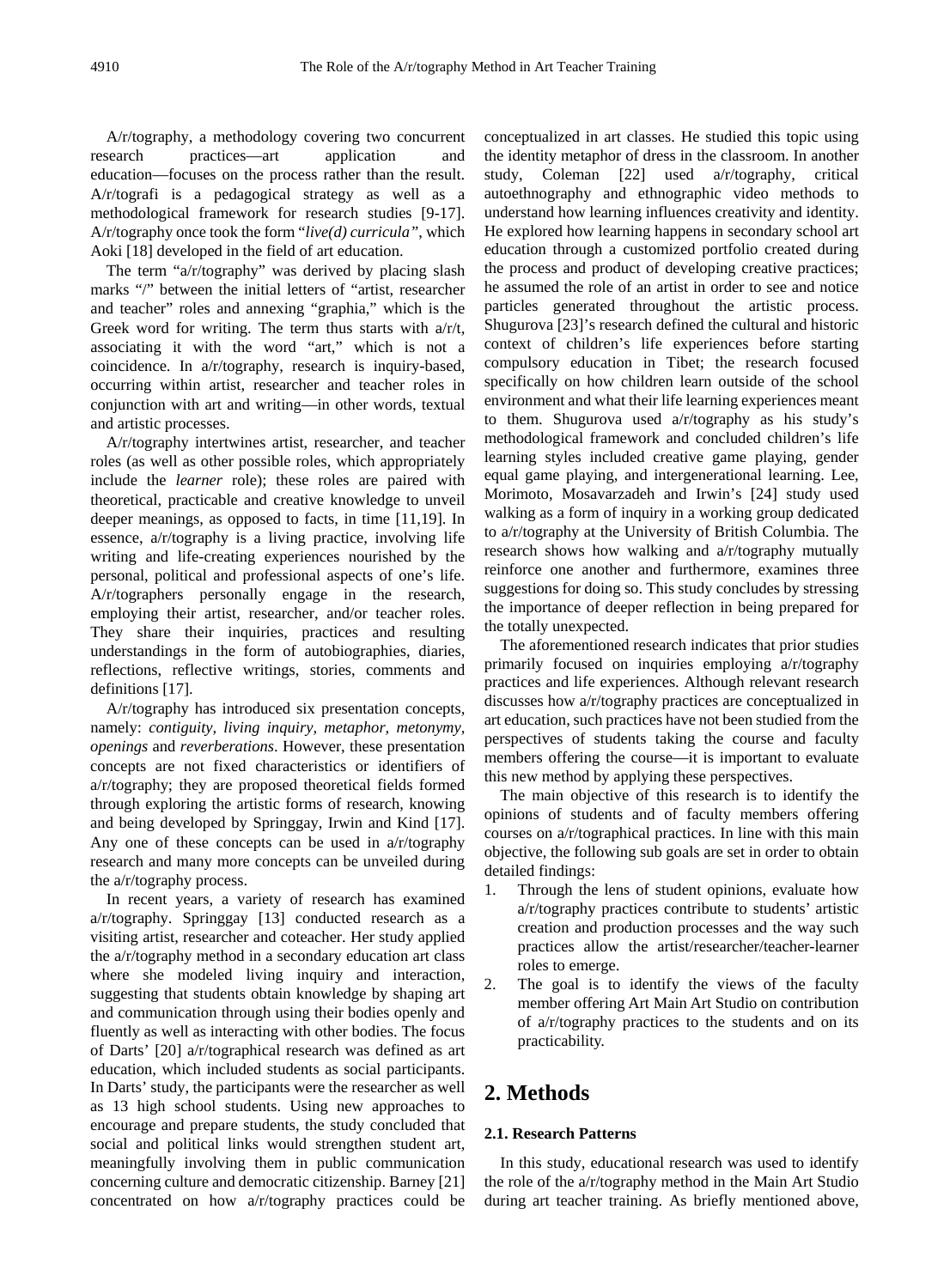although this method significantly resembles art-based educational research—qualitative research conducted by a school of experts—it is essentially an art-based living inquiry pattern that deals with meaning creation within the process rather than using the process to form conclusions.

#### **2.2. Study Group**

The study group consisted of 7 undergraduate students, 4 women and 3 men, enrolled at Gazi University as well as the Gazi Education Faculty in the Department of Fine Arts Education, Art Education Program, who took Art Main Art Studio in the spring semester of the 2016-2017 school year and the fall semester of the 2017-2018 school year as well as faculty members offering the course. Primarily to protect participants from undesirable approaches, pseudonyms are used to ensure anonymity [25]. The students in this study group are also involved in the research as a/r/tographers. 5 of the a/r/tographers are 20 years old, while 2 of them are 21. All of the a/r/tographers are Fine Arts High School graduates.

#### **2.3. Data Collection Tools and Process**

We collected research data using a semi-structured interview method both with students and with faculty members offering the course. The first step to prepare the interview questions was to scan relevant literature in the field. We then engaged in a/r/tography practices with students. Out of the six presentation concepts, we selected metaphor and living inquiry, and also used knowing and exploration during application. We preferred to use living inquiry and metaphor since both concepts provide opportunities to experience life in different ways, which yield different viewpoints. They also help generate new meanings and inquiries through visual/written meanings and life experiences. To this end, students using a/r/tography practices were asked to 1) pen their personal stories based on their life experiences, 2) generate meaning from these stories through metaphors, and 3) restate them as artworks. The participating students and faculty members offering the course were then interviewed.

Lawshe's content validity index was used for the interview questions. In Lawshe's technique, expert opinions are graded using the following statements: "the item measures the targeted structure", "the item is relevant to the structure but not necessary" or "the item is irrelevant to the targeted structure" for each item [26]. We ensured the concept validity of the interview questions by consulting with five experts. According to expert opinions, we excluded items that were problematic, insufficient and incongruous. The questions prepared for participating students were addressed to a student in his or her respective group; statements identified as unclear were revised. Interviews with faculty members were conducted separately in each faculty member's office, while student interviews were conducted individually in the studio.

#### **2.4. Data Analysis**

Descriptive analysis was used to analyze data obtained in this research, considering its suitability for structuring a/r/tographic research. In analyzing data from the semi-structured interviews, the four stages of descriptive analysis were as follows: "establishing the framework of descriptive analysis", "data processing according to thematic framework", "description of findings" and "interpretation of findings" [27]. In the first stage, a framework was established based on the conceptual dimension of the research, practices and interviews. Next, themes were identified in order to present data within this framework—these themes were not question-based, rather they were obtained from the interviews as a whole. Additionally, during this second stage, researchers read semistructured interview responses at various times to make necessary arrangements. At this point, unnecessary data were eliminated. In the third stage, data obtained were described and directly quoted. In the last stage, the findings were explained, using a cause and effect relationship to build associations and interpretations.

## **3. Findings and Discussion**

In this section, each finding is presented under its respective sub goal.

Sub goal 1: Through the lens of student opinions, evaluate the contribution of a/r/tographical practices on students' artistic creativity and production processes as well as the way these practices help the artist/researcher/teacher-learner roles emerge. To this end, the following themes were identified and interpreted based on the analyzed interviews.

- Theme 1: Originality and creativity
- Theme 2: Establishing links with life experiences and artwork reflecting experiences
- Theme 3: Difficulty
- Theme 4: Development of artist/researcher/teacher-learner roles

#### Theme 1: Originality and Creativity

In an interview, a/r/tographer Betül noted that she was in a constant state of thought from the beginning of a/r/tographical practices to generate different ideas, which established a foundation for her own creative ideas. Betül noted that throughout her prior education, which was part of the Main Art Studio, she was never involved in a study that required thinking, generating ideas or producing original and creative works. Betül then claimed that during her college education, she had also not been encouraged to contemplate or been offered studies that required her to research or develop original thought.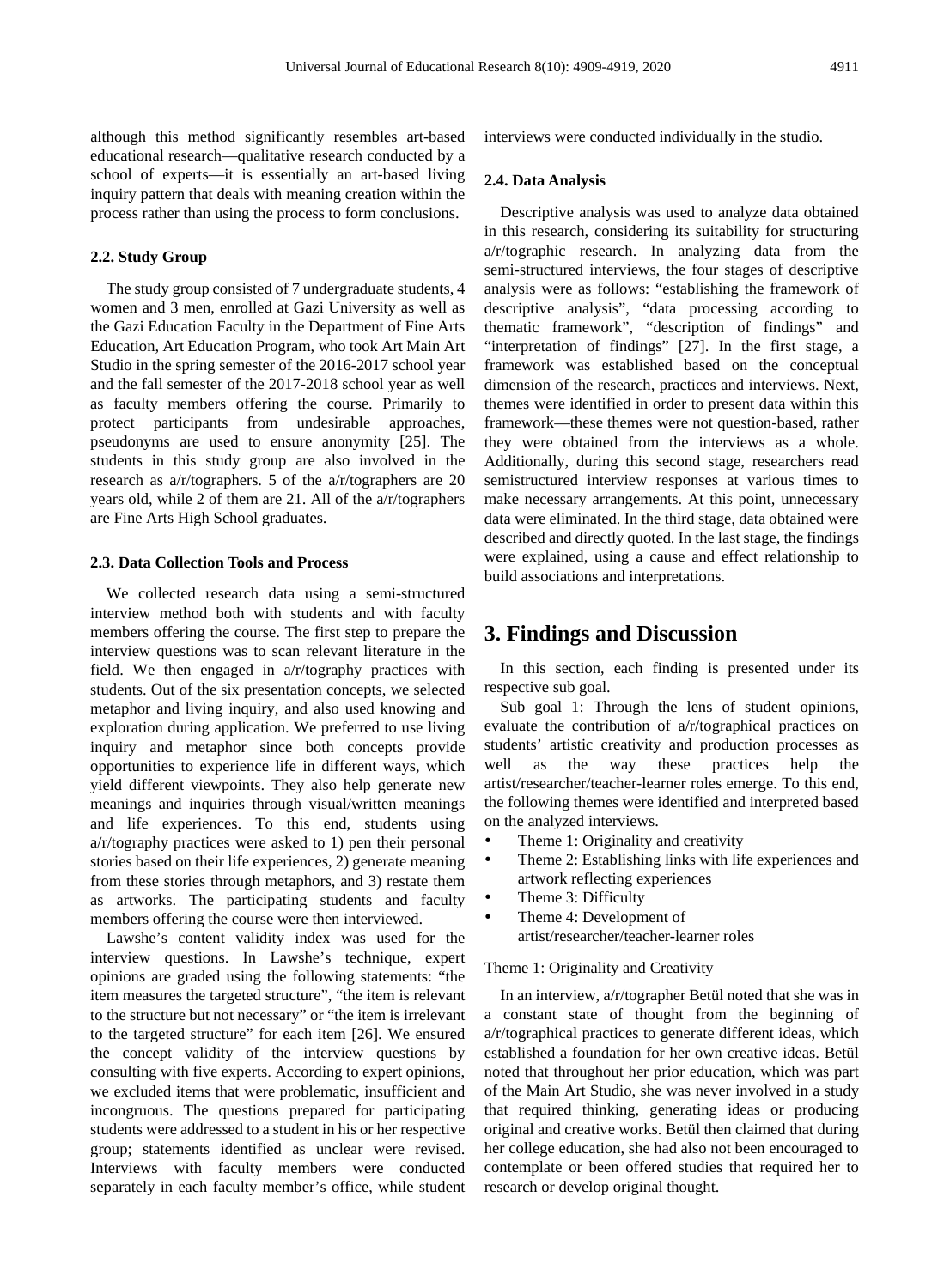*"The outstanding difference of this study was that it made us to think on generating original products … Also, we were never required to carry out writing practices. It contributed to our thinking and idea generation. We could come up with more ideas and it was very useful for our creativity."* (Betül)

A/r/tographer Metin stated that his opinions evolved unexpectedly as he wrote and thought about his own life, using the two a/r/tographical practices. Metin likened a/r/tography to film making and said that writing enabled him to explore small details about his experiences and thus create an original subject.

*"Besides drawing, we also needed a scenario. We needed to write. After putting it in words, we needed materials to transform it into practice. That was the easiest part. The hardest part was to start writing and generating an idea... But the end result was great."*  (Metin)

Another interviewee, the a/r/tographer Serpil, also noted the immense contribution the practices offered her with respect to originality and creativity. Serpil added how she never thought about herself before—writing as part of the method gave her an opportunity to do so.

*"Writing is not a practice we have been involved in before. The writing part was problematic for me because I am not good at it. But I would like it to continue because it helped us improve in the sense of both thinking and creativity."* (Serpil)

A/r/tographer Songül emphasized the contribution of the practices to their originality and noted how it improved their creativity. It is possible to say that producing artworks based on personal life experiences plays a key role.

A/r/tographer Şule agrees with this thinking, stating that the practices contributed to her creativity. Şule also confided that, in starting a/r/tography, she was not fond of the idea generation process and found it challenging. She noted that, lack of similar practices in high school education and college programs had been responsible for this distaste.

*"…metaphor; it created awareness in me by unveiling an unforgotten experience. Writing was very helpful for me in finding ideas. I would like it to continue."* (Şule)

A/r/tographer Fatih agreed with other students in that they had not used a creative method before and complained that it was the same in undergraduate education. On the other hand, Fatih noted that a/r/tography showed them how they can find specific ideas related to them.

*"Going back to our own past or revisiting a past event that affected us was very effective in idea generation. …It helped me find original ideas. When I had difficulty in finding ideas, I was able to bring out ideas thinking about myself."* (Fatih)

As the students indicated, metaphor used in a/r/tographical practices based on personal stories

positively contributed to students' originality and creativity. According to contemporary cognitive linguists such as Lakoff and Johnson, metaphors arose from cognitive processes such as perception, memory, concept formation and behavior [28].

Moreover, students who claimed that the course was their first encounter with a/r/tographical practices—life writing and metaphor creating—noted that such practices helped them develop their thinking, generate ideas, and produce original and creative work. As a result, the students became accustomed to a variety of perspectives as they determined meaning from their own perspectives. In fact, our main objective is to encourage students to generate their own meaning through encounters, allowing them to create multiple associations rather than present a single fact, because a/r/tography emphasizes the previously unthought through messy, disturbing and complex processes.

Theme 2: Establishing links with life experiences and artwork reflecting experiences

A/r/tographer Betül claims that a/r/tographical practices contribute to *establishing links with life experiences and artwork reflecting experiences*, which establish the basis of a/r/tography. She indicated that after she learned about life writing and metaphor (the two steps in a/r/tographical practice), she started considering these steps in all of her work, which caused her to reflect on her own experiences and emotions—i.e., become aware of her own experiences. As a diary keeper in her personal life, Betül emphasized a/r/tography's outstanding characteristics as follows:

*"I have never imagined that a day would come when I would transform my words in my diary into practice and express them in the form of art. That is why I no longer perceive my diaries as mere records of memories; they are now study notes that have the potential to become artworks."* 

A/r/tographer Çağan also stated that he had never made practices based on his own life or experiences prior to a/r/tographical practices. He also thought that these practices helped him become aware of his own experiences. Therefore, he completely agrees with Betül's affirmations.

A/r/tographers Serpil and Songül agree that the distinguishing characteristic of the practices is that they enable one to establish links with life experiences and artwork reflecting experiences. They also add that this characteristic provides them with an opportunity to think and generate more ideas:

*"I learned that I could use my past as the starting point of my artworks. I have started to think more on my past. When I started with this practice, I could come up with too many ideas and was able to change. I may even use them in the future."* (Serpil)

*"I learned how to examine my life, what I can transfer to art from my life and what I can take out from it. I also*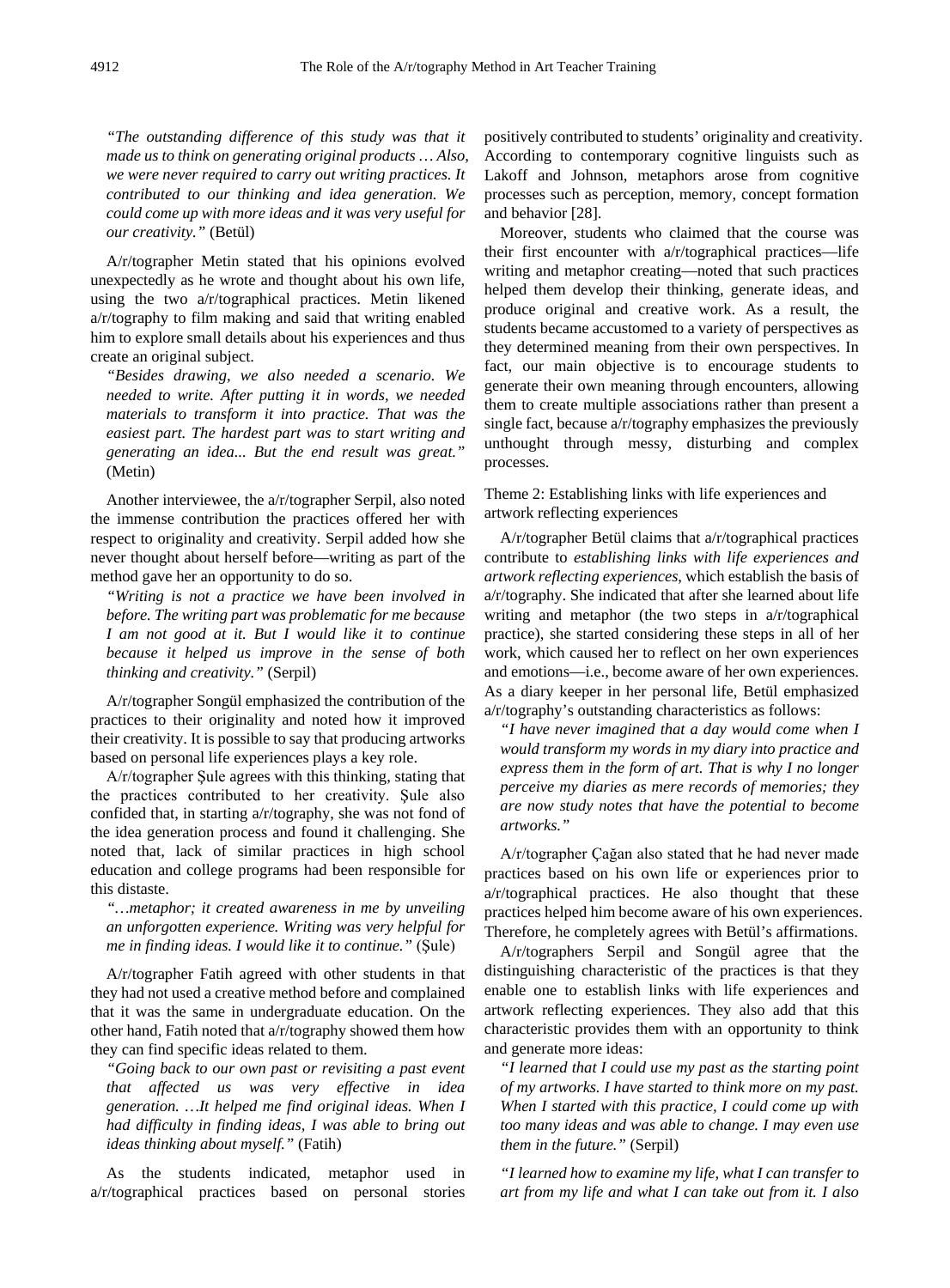*learned to be in constant communication with people and to pay attention to anything I go through and my experiences, to be able to establish links with life. In other words, I learned to live a life of awareness. I believe I can generate different metaphors about them in the future."* (Songül)

As students' statements suggest, we conclude that a/r/tographical practices contributed to their abilities so as to establish links with life experiences and further allow these life experiences to influence their artworks. Moreover, we can say that the practices helped students examine their lives more carefully, become aware of their experiences, and notice that they can find artistic subjects and meaning in everything. In research that is a journey of self-exploration through art making, writing, and sharing personal experiences, Golparian [29], in conclusion, suggests that one can create a house of one's own in self-created spaces, showing that generating meaning from personal experiences is a way of learning. Bateson [30] reminds us that "experience is the best teacher but a teacher many can't learn". Therefore, it is important to ensure that students are aware of such a teacher.

#### Theme 3: Difficulty

Student interviewees expressed that they experienced *difficulties* in certain stages of a/r/tographical practices. Indicating that the writing and idea finding stages were especially difficult for her, Songül said that she felt relieved once she completed these parts.

*"I had difficulty in finding a subject, in other words, finding an idea and felt troubled in the process. Writing was also difficult for me. But once I found the subject, transferring it to my canvas was beautiful and time passed so quickly."* (Songül)

The primary characteristic that distinguishes a/r/tographical practices from other practices is that students write their own life experiences and use them to generate ideas. Transferring ideas into writing is similar to what they do regularly as part of their courses. Therefore, students did not experience difficulty in transference. As a regular diary keeper, Betül indicated that the writing stage was not difficult for her, but finding ideas was challenging.

*"I just didn't know how prepared I was because I keep a diary."* (Betül)

A/r/tographer Fatih also noted that it was difficult for him to find impressive things to say about himself. He also said that writing was a considerable challenge for him—he knew what to write about but found it challenging to express in writing. Although a/r/tographer Metin agreed with Fatih, he claimed that idea generation and writing were interrelated.

*"[The] idea generation stage was difficult for me. …Writing was also difficult. In fact, writing was associated with generating an idea. I would find an idea and write it. Then, I would find new ideas while writing* 

#### *and would write all over again."* (Metin)

Finding generating ideas extremely challenging and indicating that they had some difficulty with writing, Serpil and Şule noted how relieved they felt when they completed those stages.

*"Thinking and generating ideas, until I passed on to practice, was difficult for me because it is easier for me to proceed when I know what I will do."* (Şule)

Almost every student indicated that the practices were difficult for them since the a/r/tography method is based on generating ideas through using life writing and metaphor. This consensus mainly appears because education tends to be based on test work rather than on writing. When education is test-based, it gives readymade information to students instead of supporting independent idea generation. In traditional education methods, students increasingly write less and become passive receivers. Betül, a regular diary keeper in her personal life, was the only one comfortable with writing practice, further proving writing's importance. Pourchier [31] uses metaphor theories in her research that demonstrate how pedagogy is associated with writing, asserting that a/r/tographical inquiry initiates new possibilities.

Theme 4: The development of the artist/researcher and teacher-learner roles

A/r/tographer Betül noted that using the a/r/tography method was the first time she had ever felt involved in a real art project or practice and felt excited about it; she said that strong foundations were laid for her role as an artist. Betül also said that she had not undergone research for an artwork she had been creating before and pledged to make the deliberate research she found in this study a regular occurrence, emphasizing its benefits for her. Betül added that she developed a research habit in this process.

*"I now think more before I start working, I have a look at my own life and prior studies. I used not to do that. I also comprehensively studied materials before I started my artwork. I learned about different materials. I achieved different perspectives. So, I felt like a real researcher in the process."* (Betül)

Betül stated that she communicated with her friends constantly while using the method and gave them ideas from time to time, which made her feel like a teacher. On the other hand, Betül said that the learner role was predominant for her, so she learned to research and share ideas. Stressing how ultimately useful the practice was for her, Betül indicated that she grew both technically and cognitively in this process and believed she reflected on that progress as well.

A/r/tographer Çağan, like Betül, noted that he felt more like an artist the more time he spent using the method. He believed that it was because participants could express their inner selves without copying others. Çağan said that he had to conduct more comprehensive research to better learn his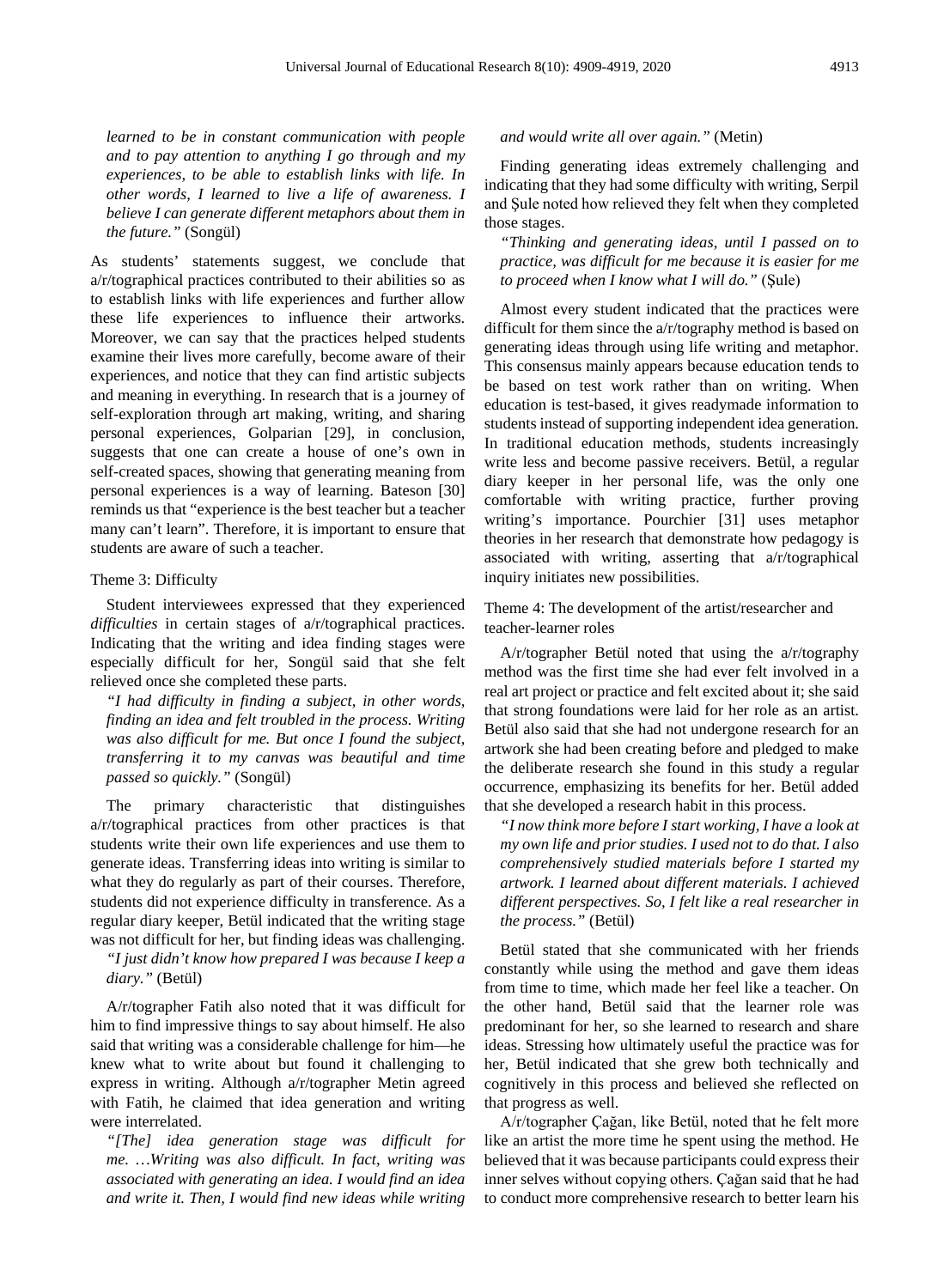subject better and that he had purchased, for the first time in his life, a book on his roots. In that sense, Çağan stressed that he felt like a researcher, underlining that there was "a lot he didn't know and took the opportunity to learn".

A/r/tographer Fatih, on the other hand, said that the learner role stood out for him when he conducted research. Noting that he learned about how to find a subject through a/r/tography, Fatih said he only experienced the teacher role when he gave minor suggestions to his friends. On the other hand, Fatih said he felt like a researcher throughout; he inquired about himself most overall, revisited the past often, and thought about his past experiences.

A/r/tographer Metin emphasized that a/r/tography developed his role as an artist. He thought as and felt most like an artist during the exhibition stage. Metin also stated how the practices unveiled his curious personality, which was open to learning. He felt like a teacher when, as part of the method, he gave his friends ideas, aiming to teach them. Nonetheless, Metin added that he was constantly researching from the beginning to the end of the method, because he had to conduct more research for this method than for any other work in which he had been involved. Therefore, he most envisioned himself as a researcher.

*"Even at the time we were preparing for the exhibition, I kept on researching to find out what else I could add to my painting. I made additions even in the last minute and my work looked more like an installation than a painting. So, I can say that my role as a researcher developed with this practice."* (Metin)

A/r/tographer Serpil indicated that throughout the practices, she felt like and considered herself a researcher, a student and a teacher. Serpil said that she tried to produce things by combining these roles, which was not something she felt often; she attributed this feeling to using a/r/tography. Serpil also noted that her role as a researcher developed solely through these practices*.* 

*"In these practices, I researched myself. I thought about my past. Once I decided to work on camouflage, I started investigating what had been done about it before and what I can do. Consequently, I went as far as the starting point of camouflage, that is the nature. As I proceeded with application, I amply researched nature for photography shooting sessions."* (Serpil)

A/r/tographer Songül, like Serpil, indicated that she felt like a researcher since she always researched subjects she had identified. Indicating that she indeed felt the learner role at all a/r/tographical stages, Songül said she learned a lot from her social circle, which caused her to realize that she could learn things at any moment throughout her life. Songül noted that she felt like a teacher when she was at the exhibition explaining her works and when people stopped to ask questions while she worked at the studio. She also noted that she also felt like an artist in the a/r/tographical process.

*"I thought of myself as an artist because I was reflecting* 

*on a section of my own life, doing something of my own and producing something new rather than a ready work."*  (Songül)

A/r/tographer Şule's statements parallel those of Songül at this point, proving how the practices contribute to developing students' roles as artists.

*"My subject and the way I transferred it were my own and were original. I saw myself as an artist in that sense."*  (Şule)

A/r/tographer Şule also noted that she envisioned herself as a teacher and learner throughout the practices. She said that she already offered others ideas and taught during classroom discussions, but she underlined that the practices offered more suitable ground for that. Additionally, Şule also stated that she considered herself a researcher during the a/r/tographical process.

The students' statements above shed light on the practices' effectiveness in unveiling their roles as artists, since they could produce original artworks based on their personal lives. Additionally, in line with these statements, students worked collectively at times in the classroom through sharing comments and ideas, which helped them notice their teacher role. The act of teaching "creates openings for learning, development and change" [32].

Student statements concerning learning in the a/r/tographical process stemmed from research activities, students' social circles, and other students, proving that their role as learners actively continued outside the classroom. Again, by guiding students to research, investigate and question their subjects throughout the process, the method effectively developed their roles as researchers. According to Kincheloe and Steinberg [33], students can be sophisticated researchers who generate their own knowledge and develop their own curriculum when a master teacher facilitates.

*[...] a good education should prepare students as researchers who can 'read the world' in such a way so they not only can understand it but so they can change it. Students as researchers, as we envision them, possess a vision of 'what could be' and a set of skills to uncover 'what actually is'. […] As our students as researchers progressively deepen their appreciation of the contradictory dynamics, they concurrently gain a power literacy. […] Thus, students as researchers gain new ways of knowing and producing knowledge.* [33]

Accordingly, we can also say that students could generate their own knowledge and produce new meanings, since the method encouraged them to conduct research.

Sub goal 2: To identify faculty members' offering the course views on Art Main Art Studio, specifically how a/r/tographical practices contribute to students' education and its practicability. To this end, the following themes were identified and interpreted based on the interviews we analyzed.

Theme 1: Originality and creativity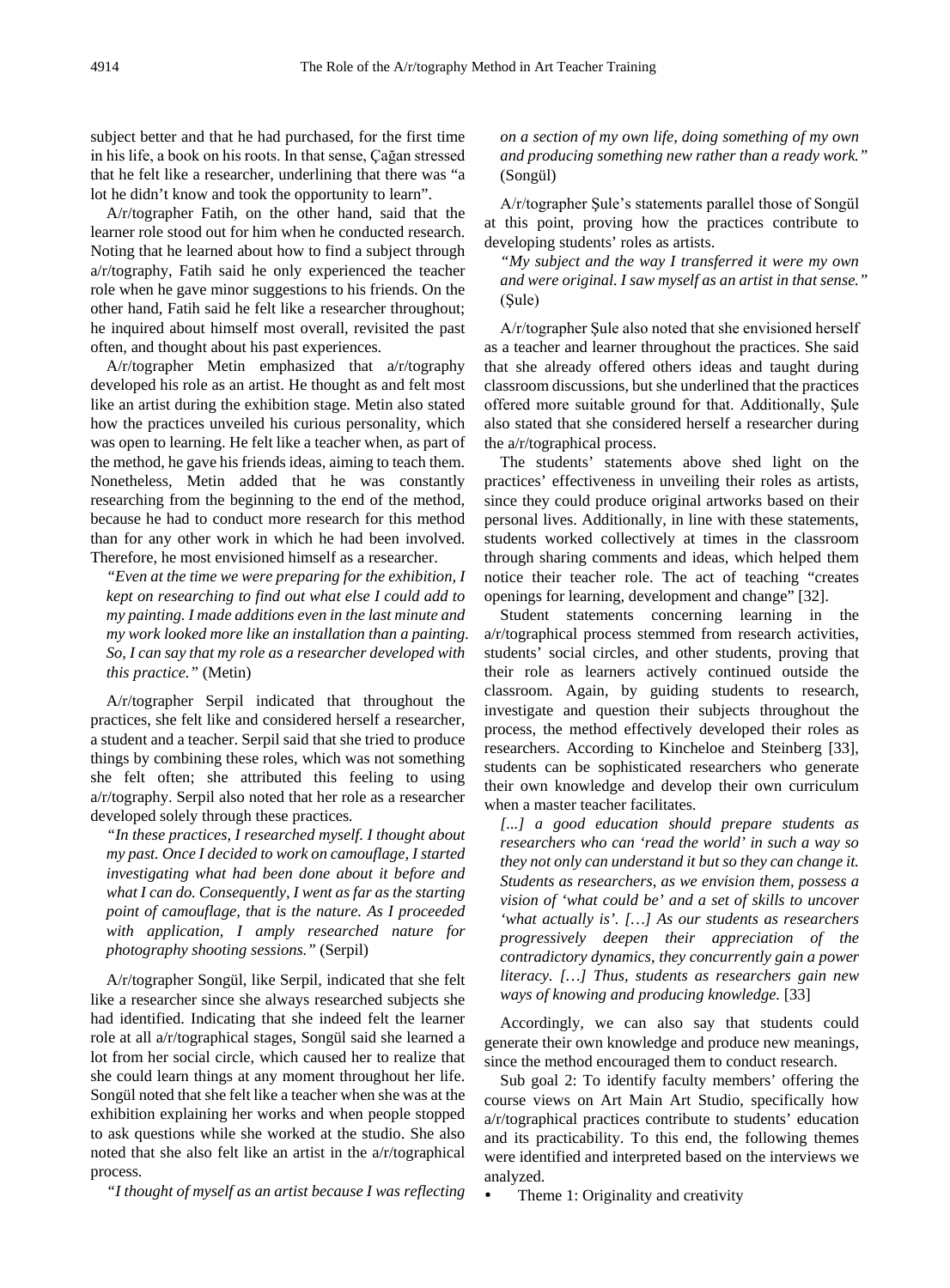- Theme 2: Effect on developing the artist/researcher and teacher-learner roles
- Theme 3: Difficulty
- Theme 4: Practicability

#### Theme 1: Originality and Creativity

The faculty member offering the course stated that students' ideas were quite *original* and *creative* and the artworks the practices helped them produce. The faculty member associated producing original work with students' inquiry into their own experiences and the self-analysis they achieved through writing. Thus, the faculty member offering the course emphasized the practices' distinguishing characteristics.

*"[…] here, they came up with original ideas since they inquired their lives by writing and creating metaphors. Especially, the idea of the student who created a camouflage work using leaves to represent her military officer father, was beautifully developed. […] Another student worked on the shutter image based on a childhood memory. That was another interesting idea. It was very interesting for the student who worked on the feeling of despair regarding rain to associate the experience with wet sidewalks. […] Thus, the practices were effective in promoting original ideas."*

The faculty member offering the course also indicated that the resulting pieces were beyond the students' capacity, although they were unfamiliar with a/r/tographical practices.

*"At the exhibition, we have received very positive feedback both from other faculty members and from other students. In fact, some faculty members thought that they were senior students. […] In the end, they ended up with original and creative subjects about themselves. Without these practices, it could have been difficult for them to gravitate to those subjects. When the practices began, they were junior students who were accustomed to working according to the guidelines provided by and directions of their teachers back in fine arts high schools and were yet to get over that influence."*

The faculty member offering the course who was, at the time, working on large portraits with the students, noted that when a subject was handed to students before the practices began, students could not generate ideas. On the other hand, after the practices started, students did not find it challenging to generate artistic manners of expression. This observation proves that the practices enhance student creativity.

We learn to write, draw, dance and sing to reintroduce the world as we know it. Our curiosity about the world is influenced by the tools that surround us. Language, like all a/r/tographical presentation styles, does not just narrate the experience, it founds it. Language shapes our attention and furthermore, focuses and guides it [34]. In that sense,

according to the faculty member offering the course, it is possible to say that writing, as used within the practices, provided students with the ability to create experiences as well as to re-experience and question their created products. Because life writing, like storytelling, creates opportunities to consider the effects of our actions and change our way of living, it is both a line of reasoning and a style of representation [35].

As the statements of the faculty member offering the course suggest, a/r/tographical practices gave students opportunities to generate meaning, pursue it and find their own ways of expressing it. Moreover, unlike dominant authority with defined limits, which does not encourage thinking and inquiry, a/r/tographical practices invited students to embark on a journey towards the unexpected as opposed to following fixed ideas and established perspectives. In light of statements of the faculty member offering the course, we can say that such an invitation effectively guided students to produce notably creative artworks compared to their previous works, despite being unaccustomed to the practices.

Leaving room for resistance, imagination, open capacity, creativity and surprise, the a/r/tographical approach to education and learning means that we deal with actions not behaviors. Action indicates taking initiative—moving forward to a future a participant can envision from an observation point. Action is concerned with beginnings not endings. Participants do not follow prescriptions; imposed, external assessments; or systematizations [36]. In this context, students are guided out of systematics through living inquiry and can explore such concepts as "taking the road less traveled", "constant trial" and "thinking outside of the box" in their creativity, as Özsoy [37] reminds us.

Theme 2: Effect on developing the artist/researcher and teacher-learner roles

The faculty member offering the course stressed that the practices revealed *artist/researcher and teacher-learner roles* of students simultaneously. The faculty member offering the course noted how the students researched as part of the practices like a researcher but added that such research did not have the features of a documentary, which lacks sufficient consideration of concepts and their philosophies. The faculty member offering the course thought that the students did not feel it was necessary to conduct such extensive research since, in the beginning, the students did not feel it was worthwhile to research experiences from their own pasts.

*"In the beginning, they didn't feel highly about their past. However, our student who made the bicycle could have researched the history of bicycles, in fact movies on bicycles. There is so much to research, but they couldn't think about it. Again, the student who worked on toilets and went to his hometown to take pictures could go back to the historic roots. Generally, students were deficient researchers. Their curiosity was limited. That is actually*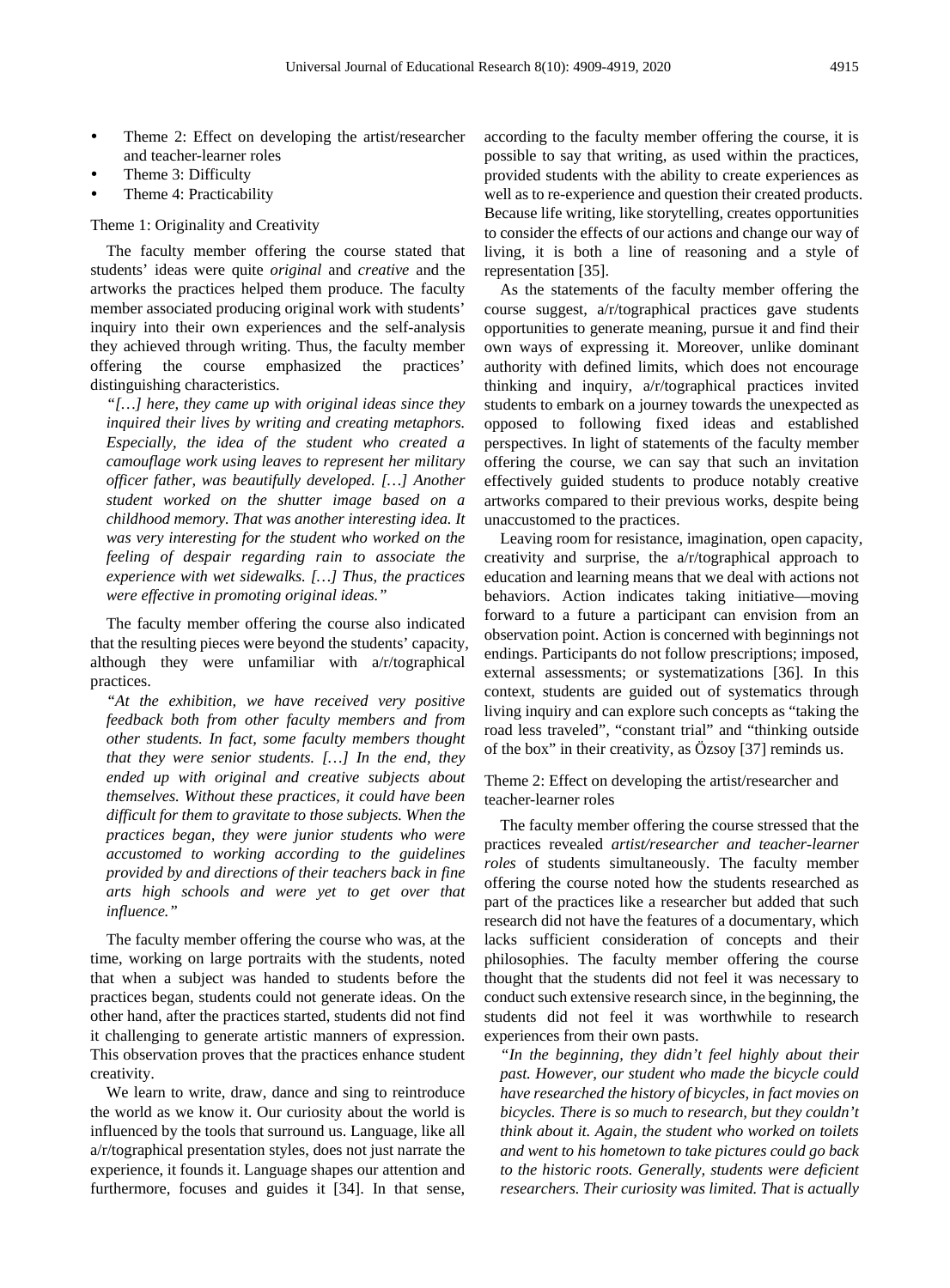*because of the personal history of the students. They have never done such an inquiry before and their teachers always gave them directions. They have never expressed their own opinions before."*

The faculty member offering the course also noted that students' failure to extensively research during the practices resulted from unfavorable habits adopted while in the educational system. In contrast, a/r/tography is integrated in the system as an act of inquiry and artistic application [38]. Moreover, artists' research does not involve strictly systematic research, nor is it solely "intuitive" (an unfortunate adjective that propagates a myth on how artists work). In fact, all artists' works require extensive, complex research [39]. In this context, although students did not perform systematic research that demonstrated documentary characteristics, they participated in research activities nonetheless, constituting a beginning for them and raising their awareness of research. This practice, in line with Meyer [40]'s course titled "Living Inquiry", did not provide education on research but only constituted an inquiry practice.

On the other hand, the faculty member offering the course also added that the students adopted artist attitudes while undergoing the practices; they thought like artists and further, some of them even developed considerably brave expressions. The faculty member offering the course deemed the resulting works beautiful and possessing great artistic value. The faculty member also noted that the students were learners in this process during and beyond course hours because the practices effectively caused their role as teachers to emerge as they supported one another and shared opinions.

In the a/r/tography method, these roles are indeed interrelated and as a result, the processes of research, teaching-learning and art making are interconnected. These a/r/tographical associations are derived from Deleuze and Guattari's [41] studies; they define how "rhizomes" are metaphorically interrelated through a network of interconnected roles, ideas and concepts. Like a network of lines on a roadmap, rhizomes do not contain beginnings or midsections; they only have links. Therefore, once the artist visualizes a series of strong roots that link the artwork with the writer, teacher and researcher, the gaps between apparently separate roles disappear, reinforcing all roles by allowing new ways/approaches/ideas to develop instead [42].

Although in general, students did not see much of a teacher role in themselves and teachers did not see much of a learner role in themselves, it is also a fact that, in Dewey's [43] words, "a teacher is a learner and a learner, however unknowingly, is a teacher".

#### Theme 3: Difficulty

Responding to the interview questions, the faculty member offering the course repeatedly discussed students' *difficulty* in the practices. The faculty member reasoned that the students were only juniors when the practices began, meaning that they were unable to think conceptually. The faculty member explained this lack of thinking and inquiry in their previous art education by stating that it was mostly didactic and focused on drawing what they saw. The faculty member stressed that students, as a result, were mostly interested in artworks' stylistic features and could not get accustomed to understanding thinking behind the artworks. In Chan's [44] study of preservice teachers' learning experiences, the researcher found a long-term influence that emerged from a didactic teaching and learning style—students became passive learners. Illustrating preservice teachers' passive learning styles, Chan narrated an account in which the students were asked about the most valuable learning outcome in the course. They were only asked to express their opinion—no answers were presented in the classroom. Most of the students had their heads down, apparently looking for the answers in the textbook, even though they were specifically told that there was no absolute answer.

Additionally, the faculty member offering the course indicated that the difficulty students experienced understanding the subject in the beginning of the practices was closely related to their cultural backgrounds.

*"We understand that our students are not dedicated readers. They don't have strong links with literature or other fields of art or philosophy. Nobody in their lives guided them to read. So, they found the practice challenging."*

The faculty member offering the course noted that the students also had difficulty at the stage of idea generation and stressed that it was because they never thought about themselves before and failed to face themselves in the beginning of the process.

*"Of course, it is not easy to try to express oneself this way. The artworks, indeed, carry certain unintentional clues about experiences but in this practice, they were asked to do it consciously, conducting research and inquiries. So, in the beginning, students were afraid of making their cases. That may be because of value judgment of the society, that is, they might have thought that people would misjudge them."*

Additionally, the faculty member offering the course indicated that the students had difficulty in the writing stage of the method, stressing that such difficulty results from the lack of similar writing practices in the Main Art Studio or other courses.

However, writing is a significant mode of self-expression. Writing encourages one to think, inquire and interpret. It is a means of expressing what we cannot express verbally about the past—our personal history and experiences. The words we use are, as Eisner [45] suggests, agents of first-hand experience when not used in artworks. In that sense, words are similar to directions we follow, showing us the way in a journey. The benefit of these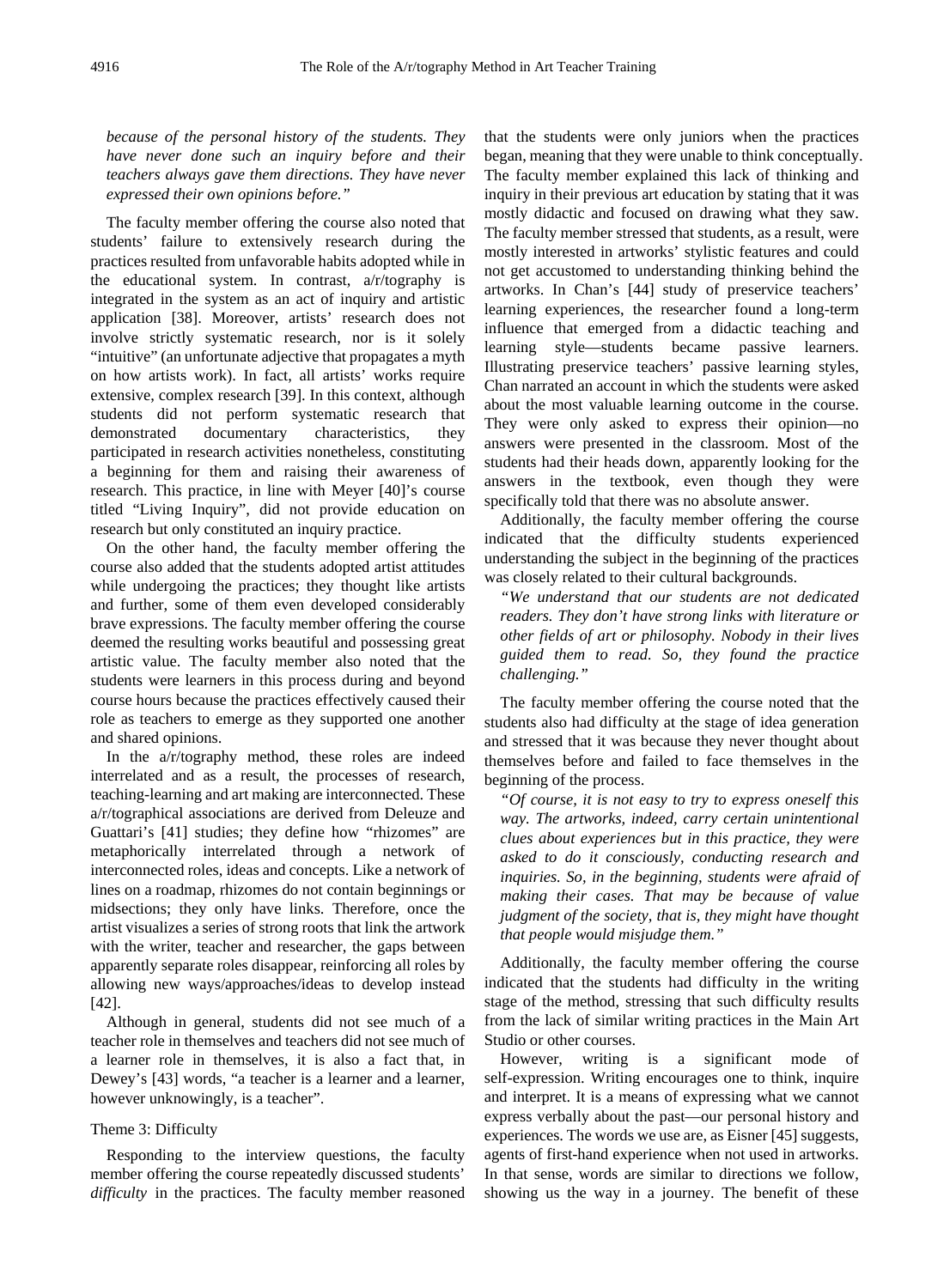directions depends on their ability to help us foresee what we wish to avoid or encounter. Courses can provide these to students in the form of living inquiry through a/r/tography—in other words, through life writing in which art and writing are intertwined.

#### Theme 4: Practicability

The faculty member offering the course described a/r/tographical practices as significant, because they teach students multilayered thinking. On the other hand, the faculty member offering the course underlined having undergone similar practices in the Main Art Studio without naming them; the faculty member added that these other practices did not penetrate as deeply as a/r/tographical practices. The faculty member offering the course also stated that a/r/tography would provide students with shortcuts to their experiences or to the subject of interest. To this end, on the *practicability* of a/r/tographical practices in Art Program, Main Art Studio, the faculty member expressed the following opinions:

*"To be able to draw attention to experiences of students and to make it a part of their lives, a/r/tography practices should not only be a theme in Art Program, Main Art Studio, but it would be appropriate if it is given as a separate interdisciplinary/multidisciplinary course titled 'a/r/tographic thinking'. Because, practices under Art Program, Main Art Studio are limited to art painting. But nourishing the practice in different fields would be more beneficial for the development of students. For example, works of literature to be integrated with a musical piece or metaphors can be chosen."*

As the faculty member offering the course suggests, use of a/r/tography practices as part of Art Program, Main Art Studio imposes limits on students. Although in the practices, students receive guidance for using different disciplines, they do not feel comfortable moving away from the limits presented in art painting. Due to the way Art Program, Main Art Studio is taught, students understandably perceive it as a painting exercise.

## **4. Conclusions**

The conclusions reached in this study are listed below, categorized according to their respective sub goals:

#### **4.1. Conclusions Related to the First Research Sub Goal**

Based on students' opinions on a/r/tographical practices found in this study, we conclude the following:

All students believe that the a/r/tographic artmaking and writing practices aim to generate ideas and that they should think all of the time, which leads to the rise of creative ideas. Additionally, according to the students, moving away from their own life experiences as part of the practices and as a result, noticing small details helped them create original works.

The students believe that creating meaning and artmaking based on their personal lives as part of the practices raised their awareness of life. In other words, they became aware of their experiences by reflecting on those experiences in art, which allowed them to live more intentionally.

Students indicated that they had difficulties in the idea generation, writing and forming meaning stages of the method. The only student who did not face writing challenges kept a diary in her personal life.

Students, in general, stated that they felt involved in an art project as a result of a/r/tographical practices—they felt like real artists working on subjects unique to them, using their own preferred methods. Students also noted that, throughout the practices, they were curious, inquisitive and investigative, which made them feel like researchers. Additionally, students stated that they were constantly learning and developing ideas during and outside of the studio, where they were always learners in the process, even though they felt like teachers at times when they shared ideas with one another. In this context, students believe that a/r/tographical practices are effective in unveiling their roles as artists/researchers and teachers-learners.

#### **4.2. Conclusions Related to the Second Research Sub Goal**

Based on findings that stemmed from opinions of the faculty member offering the course on a/r/tographical practices, we conclude the following:

The faculty member offering the course believes that allowing students to refer to their own experiences and life stories—while giving them the tool of life writing to do so—allows them to share original ideas. Additionally, the faculty member offering the course noted that the students produced artistic and creative works after such practices.

The faculty member offering the course stated that the students were involved in research activities, although that was not a documented research characteristic. The faculty member thinks that the practices required a certain level of research activity, but students were not involved in extensive research mainly, because students initially underestimated their own life experiences and even more importantly, the education system fails to guide students towards research. The faculty member believes that in the course's practices, students thought and acted as artists, producing works with high artistic value. Additionally, the students were learners throughout the practices both in and outside the studio; moreover, their roles as teachers were unveiled when they worked collaboratively and shared ideas with one another during the course.

The faculty member offering the course stated that the students had difficulty understanding the subject in the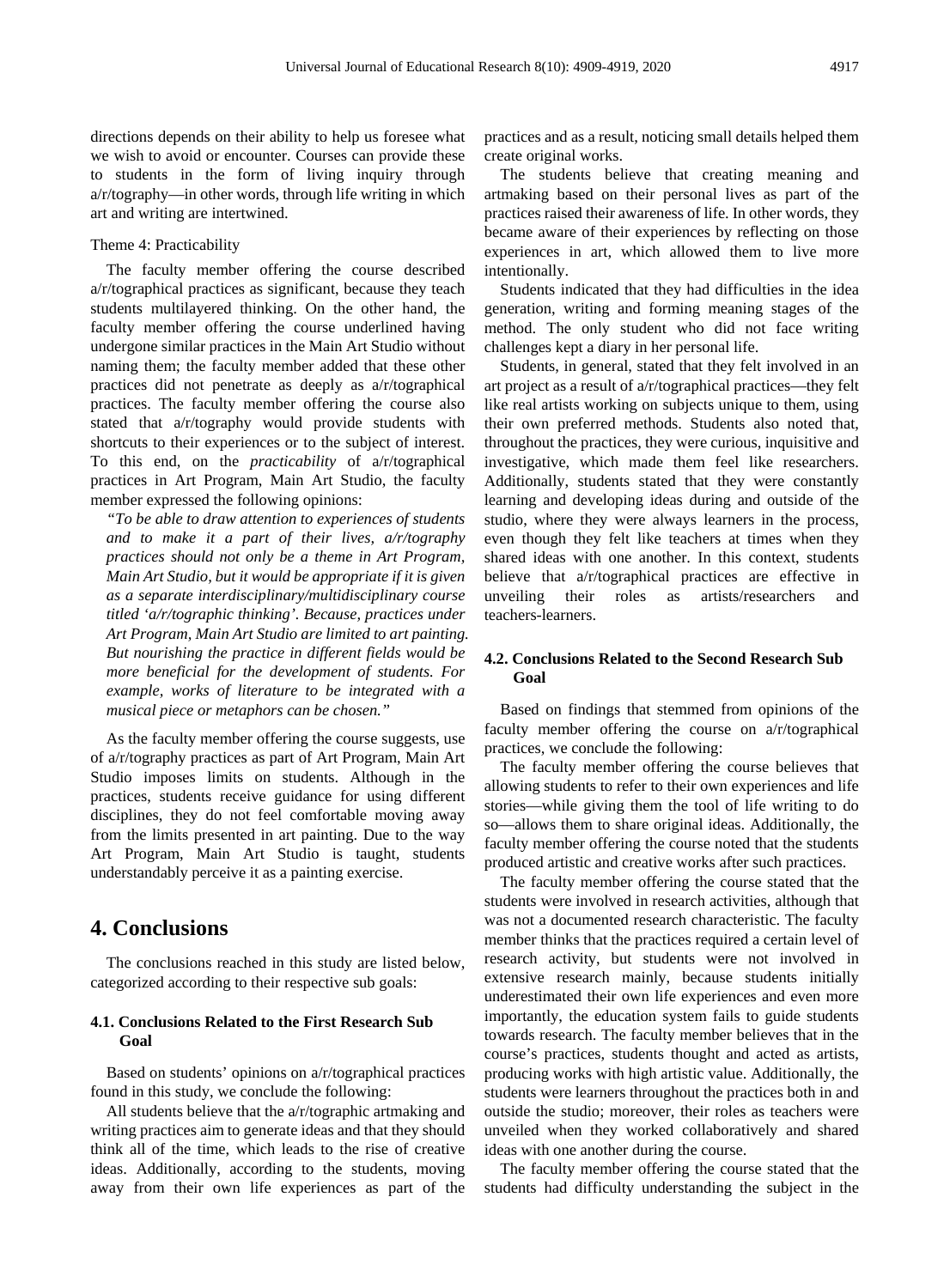practices at first, since art education is not thought and inquiry-based. As a result, students' conceptual thinking skills are insufficiently developed. Noting that the students also found it challenging to find ideas, the faculty member claimed that they could not find ideas because students did not have the opportunity to contemplate their own experiences before. Moreover, noting the difficulty students experienced during the writing phase, the faculty member believes that students lacked similar practices in the Main Art Studio or other courses.

Despite finding the practices beneficial in that they develop multilayered thinking and raise awareness about experiences, the faculty member offering the course thinks that it would be beneficial if the course is offered separately as a theme under Art Program, Main Art Studio.

## **5. Implications**

The following implications may be raised by our research conclusions:

- Considering the significance of life writing practices under a/r/tographical thinking, idea generation and beginning awareness of experiences, such practices may be used with students in visual arts lessons starting during primary school education.
- Metaphor creation in a/r/tographical practices may be used with students both in visual arts lessons and in lessons from other disciplines starting during preschool education.
- Students may be guided towards more inquiry and research in visual arts lessons at all educational levels starting during primary school education.
- Due to its thinking and inquiry approaches, a/r/tographical practices are closely aligned with philosophy; therefore, high level thinking skills may be developed at all educational levels from preschool to university education. Considering this characteristic, a/r/tography courses could be included in all art teacher education preparation programs.

# **Conflict of Interest**

As the authors of this research, we declare that no conflict of interest exists in our work.

## **REFERENCES**

- [1] R. L. Irwin. A/r/tography. In M. L. Buffington & S. W. McKay (Eds.), *Practice theory: Seeing the power of art teacher researchers* (pp. 104-108). National Art Education Association, Reston VA, 2013.
- [2] R. L. Irwin, D. T. Barney, S. Golparian. A/r/tografi, görsel

araştırmalar için bir yöntem. In S. D. Bedir Erişti (Eds.), *Görsel araştırma yöntemleri: Teori uygulama ve örnek* (pp. 191-221). Pegem, Ankara, 2016.

- [3] P. Leavy. *Method meets art: Arts-based research practice,* Guilford, New York, 2009.
- [4] P. Leavy. Introduction to visual arts research special issue on a/r/tography. *Visual Arts Research*, Vol.38, No.2, 6-10, 2012.
- [5] P. Leavy. Introduction to arts-based research. In P. Leavy (Eds.), *Handbook of arts-based research* (pp. 3-22). Guilford, New York, 2017.
- [6] S. McNiff. Art-based research. In J. G. Knowles & A. L. Cole (Eds.), *Handbook of the arts in qualitative research: Perspectives, methodologies, examples, and issues* (pp. 29-40). SAGE, Thousand Oaks CA, 2008.
- [7] S. Wilson. Fragments life writing in image and in text. In R. Irwin & A. de Cosson (Eds.), *A/r/tography: Rendering self through arts-based living inquiry* (pp. 41-59). Pacific Educational, Vancouver BC, 2004.
- [8] T. Barone, E. W. Eisner. Arts-based educational research. In J. L. Given, G. Camilli & S. B. Elmore (Eds.), *Handbook of complementary methods in educational research* (pp. 95-109). Routledge, New York, 2006.
- [9] A. de Cosson. *(Re)searching sculpted a/r/tography: (Re)learning subverted-knowing through aporetic praxis*. Doctorate thesis, The University of British Columbia, Vancouver, BC, 2003.
- [10] R. L. Irwin. Toward an aesthetic of unfolding in/sights through curriculum. *Journal of the Canadian Association for Curriculum Studies*, Vol.1, No.2, 63-78, 2003.
- [11] R. L. Irwin. A/r/tography a metonymic métissage. In R. Irwin & A. de Cosson (Eds.), *A/r/tography: Rendering self through arts-based living inquiry* (pp. 27-38). Pacific Educational, Vancouver BC, 2004.
- [12] S. Springgay. Cloth as intercorporeality: Touch, fantasy, and performance and the construction of body knowledge. *International Journal of Education & the Arts*, *4*(5). Online available fro[m http://ijea.asu.edu/v4n5/](http://ijea.asu.edu/v4n5/) 2003.
- [13] S. Springgay. *Inside the visible: Youth understandings of body knowledge*. Doctorate thesis, The University of British Columbia, Vancouver, BC, 2004a.
- [14] S. Springgay. Body as fragment art-making, researching, and teaching as a boundary shift. In R. Irwin & A. de Cosson (Eds.), *A/r/tography: Rendering self through arts-based living inquiry* (pp. 60-74). Pacific Educational, Vancouver BC, 2004b.
- [15] R. L. Irwin, A. de Cosson. (Eds.). *A/r/tography: Rendering self through arts- based living inquiry*. Pacific Educational, Vancouver BC, 2004.
- [16] S. Springgay, R. L. Irwin. Women making art: Aesthetic inquiry as a political performance. In A. L. Cole, L. Neilsen, J. G. Knowles & T. C. Luciani (Eds.), *Provoked by art: Theorizing arts-informed research* (pp. 71-83). Backalong, Halifax, Nova Scotia, 2004.
- [17] S. Springgay, R. L. Irwin, S. W. Kind. A/r/tography as living inquiry through art and text. *Qualitative Inquiry,*